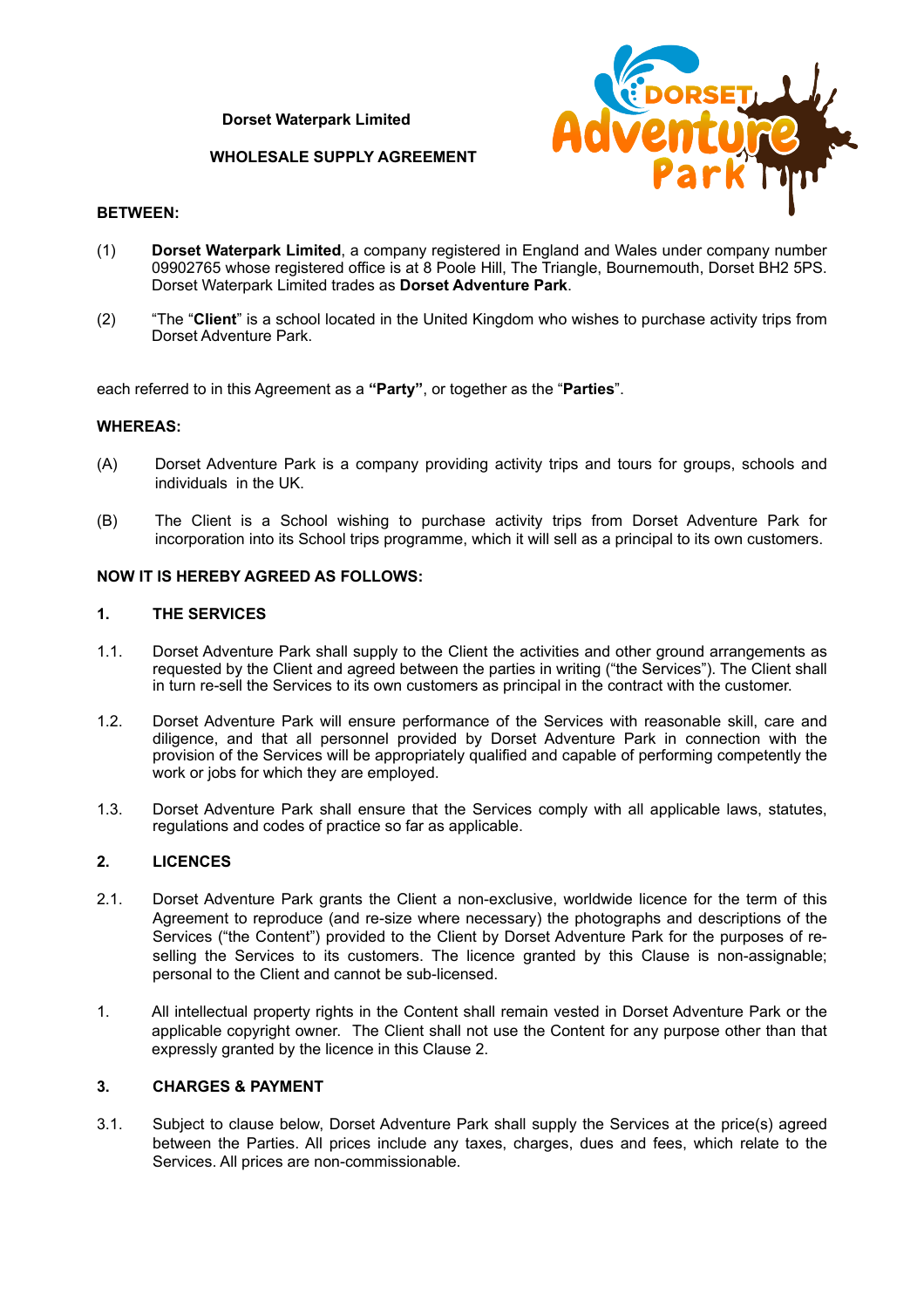- 3.2. Dorset Adventure Park shall invoice the Client in accordance with the procedure set out in Schedule 1 or otherwise agreed between the parties. The Client shall pay the invoice in accordance with the payment provisions as set out in Schedule 1 or as otherwise agreed.
- 3.3. Dorset Adventure Park shall have the right to charge the Client interest on any outstanding sum due under this Agreement from the date on which such sum was due until actual payment at the rate of 4 per cent per annum above the base rate of Barclays Bank PLC prevailing on the due date of payment. The Client shall pay the interest together with the overdue amount.
- 3.4. All amounts due under the Agreement shall be paid in full without any set-off, counterclaim, deduction or withholding (other than any deduction or withholding of tax as required by law).

## **4. OBLIGATIONS OF THE CLIENT**

- 4.1. The Client undertakes and warrants to Dorset Adventure Park that it shall:
	- 1. ensure that its obligations under this Agreement shall be performed by competent persons with appropriate levels of qualification and experience and with reasonable diligence, skill and care;
	- 2. not adopt or use, otherwise than in accordance with the provisions of this Agreement, any trademarks, brand names or other marks used by Dorset Adventure Park.
	- 3. not perform its obligations under this Agreement in any manner which is inconsistent with this Agreement or which in the reasonable opinion of Dorset Adventure Park is prejudicial to the reputation of Dorset Adventure Park.
	- 4. comply with all relevant laws, regulations, codes of practice and any requirements of any regulatory, governmental or quasi-governmental body or agency;
	- 5. obtain and maintain all necessary licences and consents and comply with all relevant legislation as required to enable Dorset Adventure Park to provide the Services.
- 2. If Dorset Adventure Park's performance of its obligations under this Agreement is prevented or delayed by any act or omission of the Client, its agents, subcontractors, consultants or employees, then, without prejudice to any other right or remedy it may have, Dorset Adventure Park shall be allowed an extension of time to perform its obligations equal to the delay caused by the Client.

## **5. CANCELLATION**

- 5.1. In the event the Client wishes to cancel or amend the Services or part thereof, the Client must give Dorset Adventure Park notice in writing and pay the applicable cancellation and/or amendment charges as detailed in Schedule 1.
- 5.2. Subject to clause [5.3](#page-1-0) below, if the Services, or any part thereof, cannot be provided by Dorset Adventure Park it shall notify the Client as soon as reasonably possible and comply with the Client's reasonable instructions concerning alternative services. Unless otherwise advised by the Client, Dorset Adventure Park shall provide alternative services to the Client of at least equal standards with similar services, facilities and location. If the alternative services are not deemed acceptable by the Client, the Client shall be entitled to cancel the Services and receive a full refund of all monies paid relating to the Services in question.
- <span id="page-1-0"></span>5.3. Dorset Adventure Park reserves the right to cancel or amend the Services without any liability where:
	- (a) the Services cannot be supplied or cannot be supplied as described or agreed due to circumstances beyond its control or the control of the applicable third party suppliers;
	- (b) the Client has failed to make payment by the applicable due date.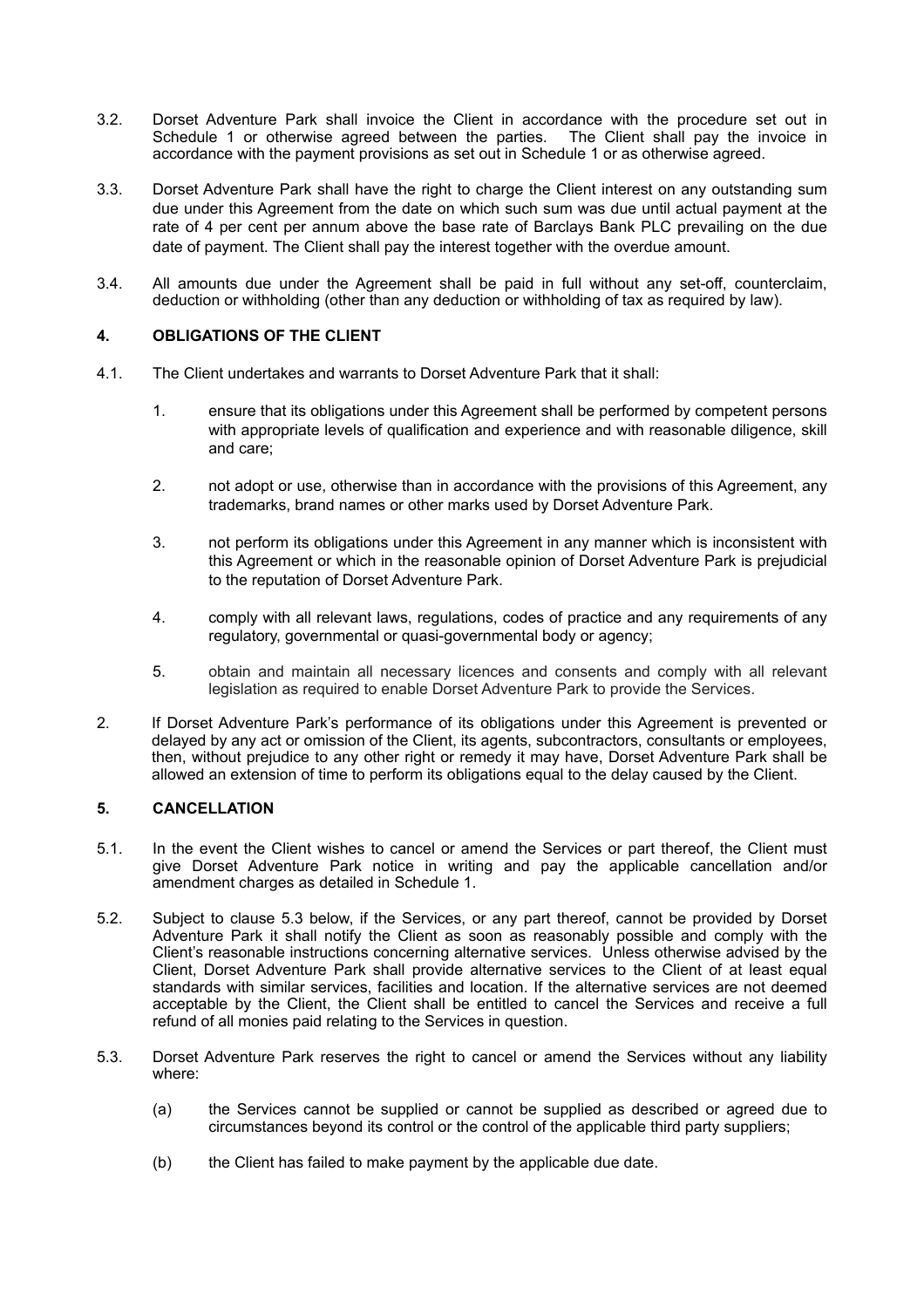## **6. COMPLAINTS**

- 6.1. Should the Client or any of its customers encounter any issue or problem with the Services; the Client must contact Dorset Adventure Park immediately who will endeavour to assist. Where possible, all such issues or problems should also be raised directly with the third party supplier at the time of arising, to enable investigations to take place and remedies (where possible / appropriate) to be implemented.
- 6.2. The Client accepts that it is liable directly to its customers for the proper performance of the obligations arising from the Client's contract with its customers.
- 6.3. In the event of a complaint being made to the Client by any of its customers in accordance with the above, relating to Dorset Adventure Park and in particular the inadequacy or non-provision of the Services, the Client must notify Dorset Adventure Park of any such claim or complaint immediately upon receipt.
- 6.4. Following investigation, Dorset Adventure Park shall advise the Client of its decision and/or the amount of compensation(s) agreed (if any) to the Client in writing. Dorset Adventure Park shall pay such amounts to the Client as agreed between the parties. It is understood that the Client shall not deduct the amounts relating to compensations from payments due by the Client in accordance with clause [3,](#page-0-1) except where expressly agreed between the parties in writing.
- 6.5. The Client acknowledges and accepts that Dorset Adventure Park is under no obligation to honour any compensation already proposed or granted by the Client to its customer.

# **7. LIABILITY**

- 7.1. Nothing in this agreement limits any liability which cannot legally be limited, including but not limited to liability for:
	- (a) death or personal injury caused by negligence;
	- (b) fraud or fraudulent misrepresentation; and
	- (c) any other liabilities which cannot be legally limited.
- 7.2. Subject to Clause 7.2, Dorset Adventure Park's total liability to the Client shall not exceed the charges paid or payable by the Client under clause 3 of the agreement, in the preceding 12-month period.
- 7.3. Dorset Adventure Park shall not be liable to the Client in any circumstances in contract, tort (including negligence or breach of statutory duty) or otherwise howsoever arising and whatever the cause thereof for any loss of profit, business, contracts, revenues or for any special, indirect or consequential damage of any nature whatsoever.

# <span id="page-2-0"></span>**8. TERM AND TERMINATION**

- 8.1. This Agreement shall come into force on the Commencement Date and continue in full force and effect until it is terminated in accordance with this Clause [8.](#page-2-0)
- 8.2. Dorset Adventure Park may terminate this Agreement immediately on written notice if the Client fails to make any undisputed payments in full to Dorset Adventure Park when due under this Agreement and the Client has failed to remedy this non-payment within a period of 30 days.
- 8.3. Either Party may terminate this Agreement immediately on written notice to the other Party if:
	- (a) the other Party becomes bankrupt, or insolvent, or unable or unwilling to pay its valid debts as they fall due, or suspends or ceases or threatens to suspend or to cease to carry on its business, or if the other Party has a receiver or liquidator appointed.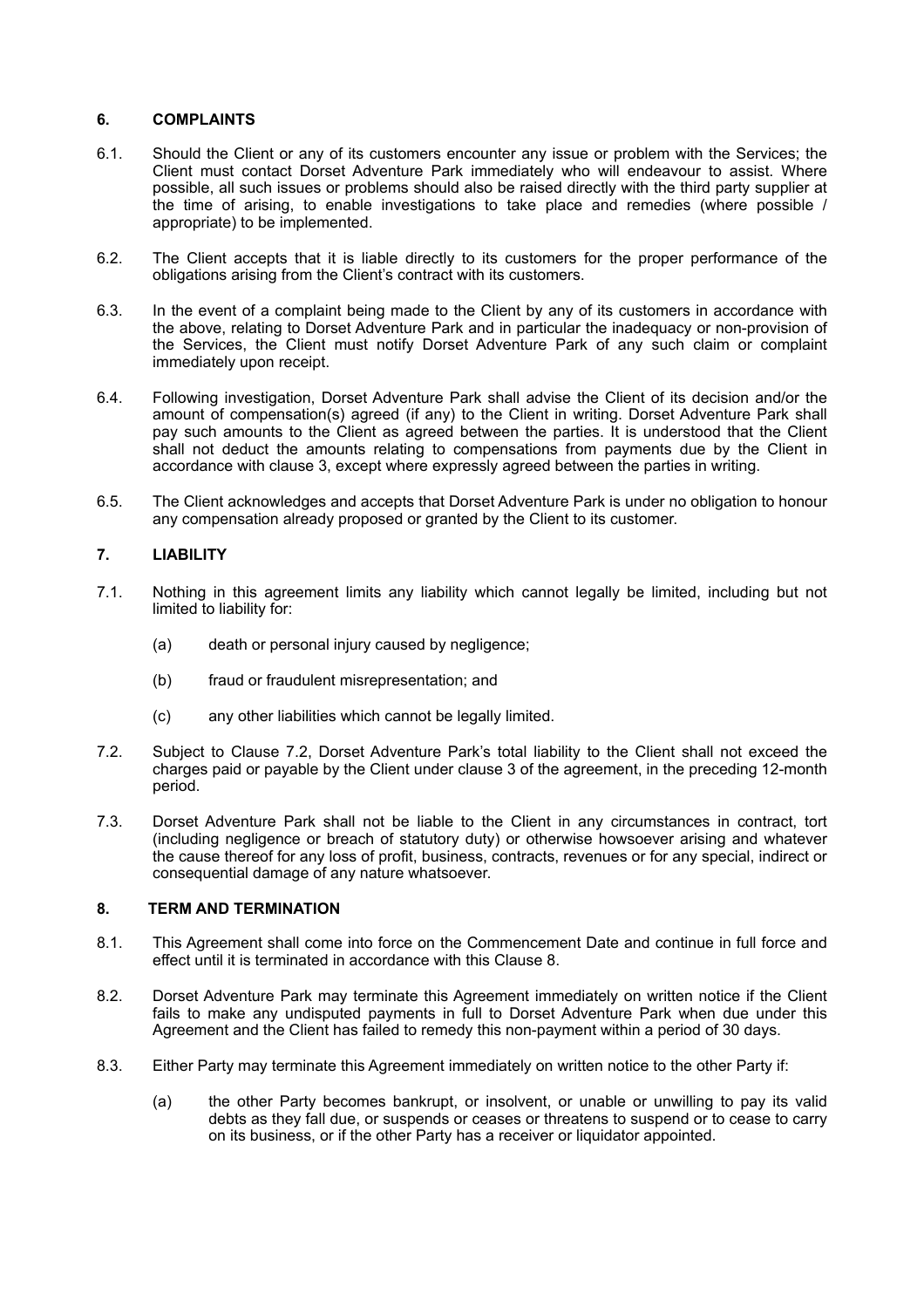- (b) the other Party commits a material breach of any provision of this Agreement which is not remediable or, if remediable, is not remedied within thirty (30) days of receiving written notice specifying the breach and requiring it to be remedied.
- 8.4. Any termination of the Agreement in accordance with this Clause [8](#page-2-0) shall be without prejudice to the rights of either Party accrued prior to such termination.
- 8.5. Upon termination, the Client agrees to immediately pay Dorset Adventure Park any outstanding undisputed sums relating to the Services or otherwise incurred / owing under this Agreement that have been incurred by the effective date of termination, and any interest accruing thereon.

## **9. GENERAL TERMS APPLICABLE TO THE SERVICES**

9.1. **Special requests:** Dorset Adventure Park supplies the Services to the Client on a business-tobusiness basis. However, if any of the Client's customers have any special requests relating to any of the Services, the Client should advise Dorset Adventure Park at the time of booking. Dorset Adventure Park will pass on all such requests to the third party supplier(s) where applicable and will endeavour to ensure that they are met, however cannot guarantee that such special requests will be met and will have no liability to the Client or its customers if they are not.

### **10. TERMS ON WHICH THE CLIENT IS AUTHORISED TO SELL THE SERVICES**

- 10.1. The Client shall re-sell the Services to its customers as a principal as part of its own packages or otherwise as its own product and on its own terms and conditions of sale and this should be made clear to the customer. It is accepted by the Client that in no circumstances shall Dorset Adventure Park be a party to any contract with any of the Client's customers nor does the Client act as an agent on behalf of Dorset Adventure Park or on behalf of the third party suppliers and should not hold itself out as acting as an agent in any circumstances. Accordingly, Dorset Adventure Park does not have any liability to any customer by virtue of any consumer legislation, including but not limited to EU Directive 2015/2302 on Package Travel and Linked Travel Arrangements (or any national legislation implemented to bring the Directive into effect).
- 10.2. The Client accepts that it shall be directly responsible to its customers for the provision and fulfilment of all contracts it has with the customers and that all sales made by the Client, whether as a package or otherwise, shall comply with all applicable consumer laws, regulations and codes of practice.
- 10.3. The Client acknowledges that Dorset Adventure Park sells the Services to different clients, including but not limited to, tour operators, travel agents, group operators and consumers, on a non-exclusive basis and nothing in this Agreement confers or is intended to confer any kind of exclusivity arrangement with the Client.

## <span id="page-3-0"></span>**11. CONFIDENTIALITY**

- 11.1. Each party undertakes to the other that during the term of this Agreement and thereafter it shall keep secret and shall not without the prior written consent of the other party disclose to any third party (except to its legal and professional advisors) any Confidential Information learned by the recipient party or disclosed to the recipient party by such other party pursuant to or otherwise in connection with this Agreement.
- 11.2. The obligations of confidentiality in this clause [11](#page-3-0) shall not extend to any information or matter which either party can show:
	- (a) is in, or has become part of, the public domain other than as a result of a breach of the obligations of confidentiality under this Agreement;
	- (b) was in its written records prior to the Commencement Date;
	- (c) was independently disclosed to it by a third party entitled to disclose the same; or
	- (d) is required to be disclosed under any applicable law or any regulatory authority, or by order of a court or governmental body or other authority of competent jurisdiction.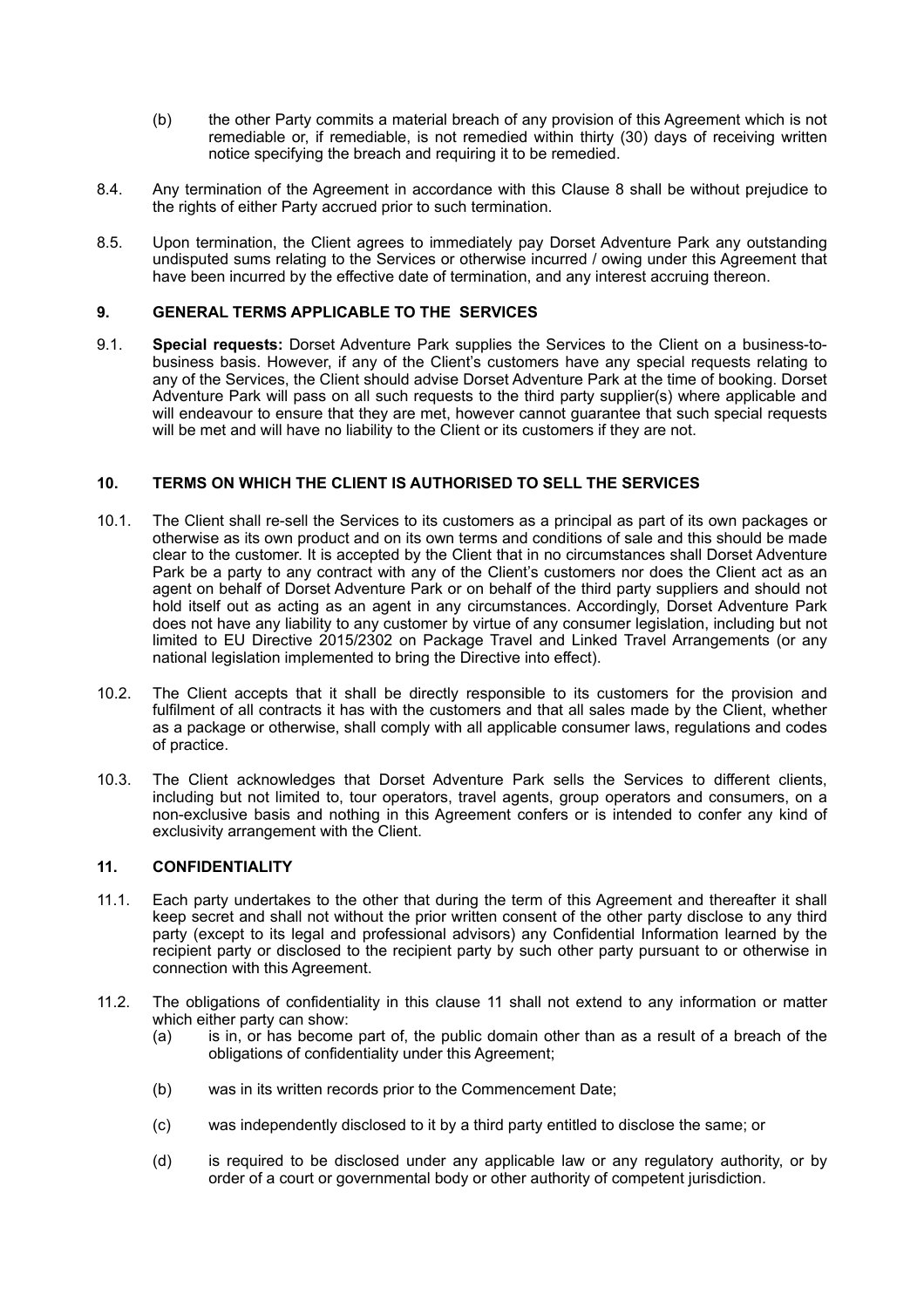- 11.3. Without prejudice to any other rights or remedies of the disclosing party, the recipient party acknowledges and agrees that damages may not be an adequate remedy for any breach by it of the provisions of the Agreement and that the disclosing party may be entitled to seek the remedies of injunction, specific performance and other equitable relief from a court of competent jurisdiction for any threatened or actual breach of any such provision by the recipient party, and no proof of special damages shall be necessary for the enforcement of the rights under the Agreement.
- 11.4. For the purposes of this Agreement, "Confidential Information" means all and any commercial, financial, marketing, technical or other information, know-how or trade secrets in any form or medium belonging to or disclosed by one of the parties to this Agreement or obtained under or in connection with this Agreement (whether disclosed or obtained before or after the date of this Agreement), together with any copies, summaries of, or extracts from, such information in any form or medium or any part(s) of this information and which is designated as confidential or which is manifestly confidential.

## **12. DATA PROTECTION**

12.1. The parties agree to comply with the data processing clauses at Schedule 2, which is hereby incorporated into this Agreement.

### **13. FORCE MAJEURE**

- 13.1. Force Majeure Event means any circumstance not within a party's reasonable control including, without limitation:
	- (a) acts of God, flood, drought, earthquake or other natural disaster;
	- (b) epidemic or pandemic;
	- (c) terrorist attack, civil war, civil commotion or riots, war, threat of or preparation for war, armed conflict, imposition of sanctions, embargo, or breaking off of diplomatic relations;
	- (d) nuclear, chemical or biological contamination or sonic boom;
	- (e) any law or any action taken by a government or public authority, including without limitation imposing an export or import restriction, quota or prohibition, or failing to grant a necessary licence or consent;
	- (f) collapse of buildings, fire, explosion or accident; and
	- (g) any labour or trade dispute, strikes, industrial action or lockouts;
	- (h) non-performance by suppliers or subcontractors; and
	- (i) interruption or failure of utility service.
- 13.2. Provided it has complied with Clause [13.3](#page-4-0), if a party is prevented, hindered or delayed in or from performing any of its obligations under this agreement by a Force Majeure Event (Affected Party), the Affected Party shall not be in breach of this agreement or otherwise liable for any such failure or delay in the performance of such obligations. The time for performance of such obligations shall be extended accordingly.
- <span id="page-4-0"></span>13.3. The Affected Party shall:
	- (a) as soon as reasonably practicable after the start of the Force Majeure Event, notify the other party of the Force Majeure Event, the date on which it started, its likely or potential duration, and the effect of the Force Majeure Event on its ability to perform any of its obligations under the agreement; and
	- (b) use all reasonable endeavours to mitigate the effect of the Force Majeure Event on the performance of its obligations.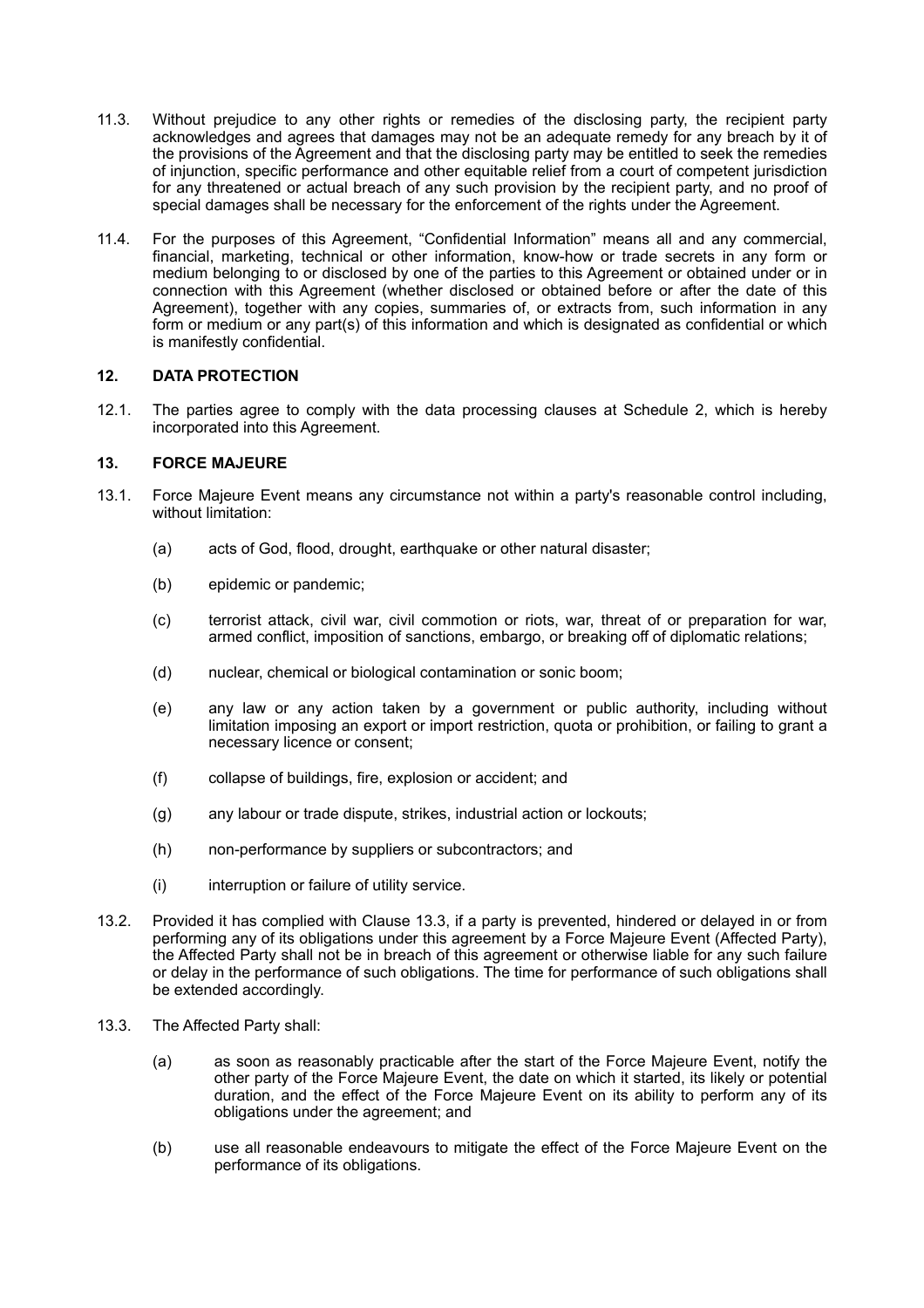- 13.4. If the Force Majeure Event prevents, hinders or delays the Affected Party's performance of its obligations for a continuous period of more than 28 days, the party not affected by the Force Majeure Event may terminate this agreement by giving 28 days' written notice to the Affected Party.
- 13.5. A separate COVID-19 Guarantee is provided details are available in our separate Covid Guarantee document.

### **14. NOTICES**

- 14.1. Any notice or other communication given to a party under or in connection with this Agreement shall be in writing and shall be:
	- (a) sent by email to the following address:
		- (i) in respect of notices given to Dorset Adventure Park by the Client: info@dorsetadventurepark.com.
		- (ii) in respect of notices given by the Client to Dorset Adventure Park: info@dorsetadventurepark.com.
- 14.2. Any notice or communication shall be deemed to have been received:
	- (a) if sent by email, at the time of transmission, or, if this time falls outside business hours in the place of receipt, when business hours resume. In this Clause 14.2(a), business hours means 9.00am to 5.00pm Monday to Friday on a day that is not a public holiday in the place of receipt.
- 14.3. This clause does not apply to the service of any proceedings or any documents in any legal action or, where applicable, any arbitration or other method of dispute resolution.

### **15. RIGHTS OF THIRD PARTIES**

15.1. A person who is not a party to this Agreement shall have no right under the Contracts (Rights of Third Parties) Act 1999 to enforce any term of this Agreement but this shall not affect any right or remedy of a third party which exists or is available apart from that Act.

### **16. ASSIGNMENT AND OTHER DEALINGS**

- 16.1. This Agreement is personal to the Client and the Client shall not assign, transfer, mortgage, charge, subcontract, delegate, declare a trust over or deal in any other manner with any of its rights and obligations under this Agreement.
- 16.2. Dorset Adventure Park may at any time assign, mortgage, charge, declare a trust over or deal in any other manner with any or all of its rights under this agreement, provided that Dorset Adventure Park gives prior written notice of such dealing to the Client.

### **17. VARIATION**

17.1. No variation of this Agreement shall be effective unless it is in writing and signed by the parties (or their authorised representatives).

## **18. WAIVER**

- 18.1. A waiver of any right or remedy under this agreement or by law is only effective if given in writing and shall not be deemed a waiver of any subsequent right or remedy.
- 18.2. A failure or delay by a party to exercise any right or remedy provided under this agreement or by law shall not constitute a waiver of that or any other right or remedy, nor shall it prevent or restrict any further exercise of that or any other right or remedy. No single or partial exercise of any right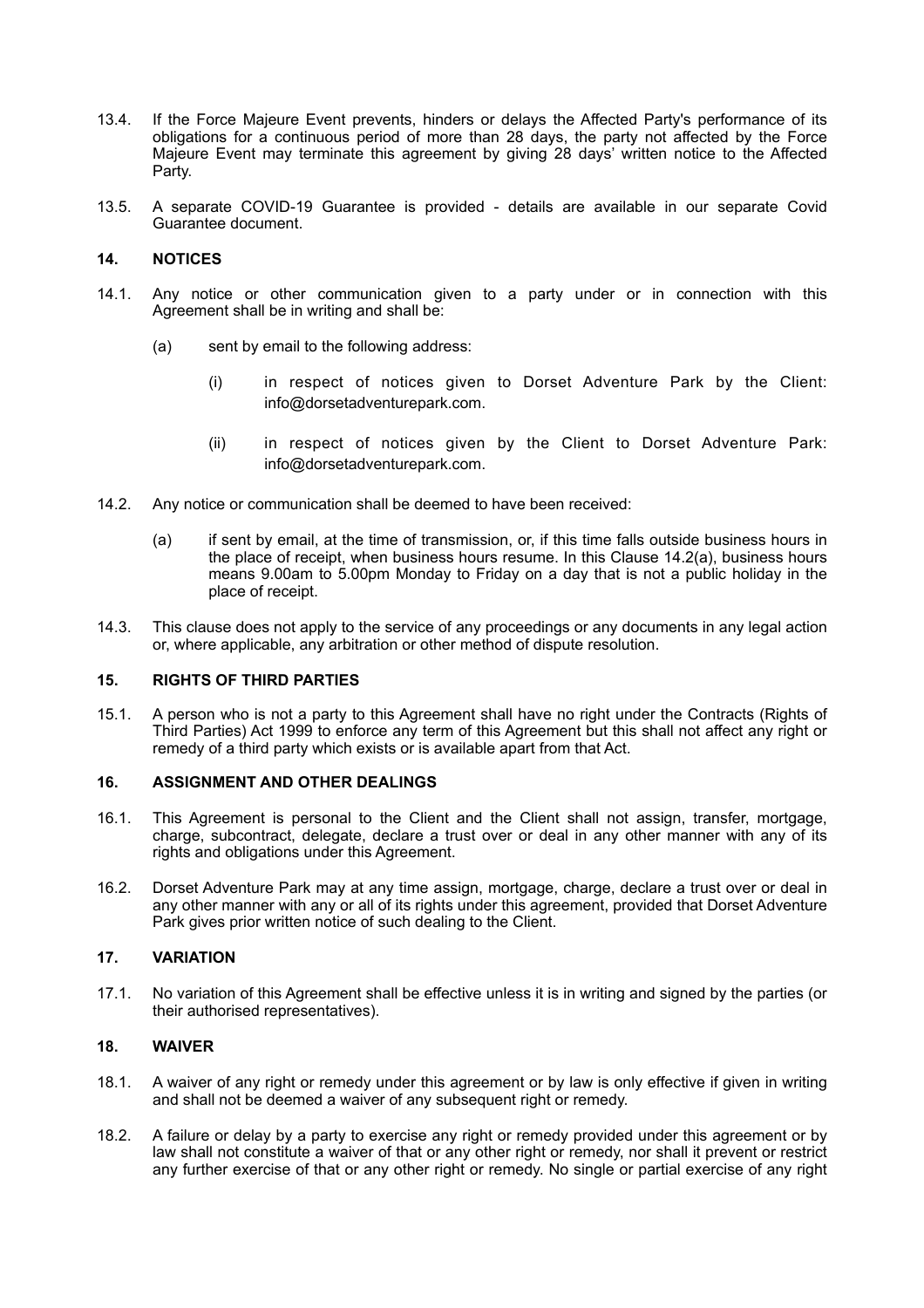or remedy provided under this agreement or by law shall prevent or restrict the further exercise of that or any other right or remedy.

### **19. RIGHTS AND REMEDIES**

19.1. The rights and remedies provided under this agreement are in addition to, and not exclusive of, any rights or remedies provided by law.

### **20. SEVERANCE**

- 20.1. If any provision or part-provision of this agreement is or becomes invalid, illegal or unenforceable, it shall be deemed deleted, but that shall not affect the validity and enforceability of the rest of this agreement.
- 20.2. If any provision or part-provision of this agreement is deemed deleted under Clause 20.1 the parties shall negotiate in good faith to agree a replacement provision that, to the greatest extent possible, achieves the intended commercial result of the original provision.

### **21. ENTIRE AGREEMENT**

- 21.1. This agreement constitutes the entire agreement between the parties and supersedes and extinguishes all previous agreements, promises, assurances, warranties, representations and understandings between them, whether written or oral, relating to its subject matter.
- 21.2. Each party agrees that it shall have no remedies in respect of any statement, representation, assurance or warranty (whether made innocently or negligently) that is not set out in this agreement. Each party agrees that it shall have no claim for innocent or negligent misrepresentation or negligent misstatement based on any statement in this Agreement.

### **22. CONFLICT**

22.1. If there is an inconsistency between any of the provisions of this Agreement and the provisions of the Schedules, the provisions of this Agreement shall prevail.

### **23. NO PARTNERSHIP OR AGENCY**

- 23.1. Nothing in this Agreement is intended to, or shall be deemed to, establish any partnership or joint venture between any of the parties, constitute any party the agent of another party, or authorise any party to make or enter into any commitments for or on behalf of any other party.
- 23.2. Each party confirms it is acting on its own behalf and not for the benefit of any other person.

## **24. GOVERNING LAW & JURISDICTION**

- 24.1. This Agreement and all matters arising out of it shall be construed and governed according to English law.
- 24.2. The Parties submit to the exclusive jurisdiction of the Courts of England and Wales in relation to any dispute(s) they may have relating to this Agreement.

## **SCHEDULE 1**

#### **Rates and payment terms:**

The price payable by the Client in respect of the Services shall be detailed in the booking confirmation, issued by Dorset Adventure Park in respect of the Services.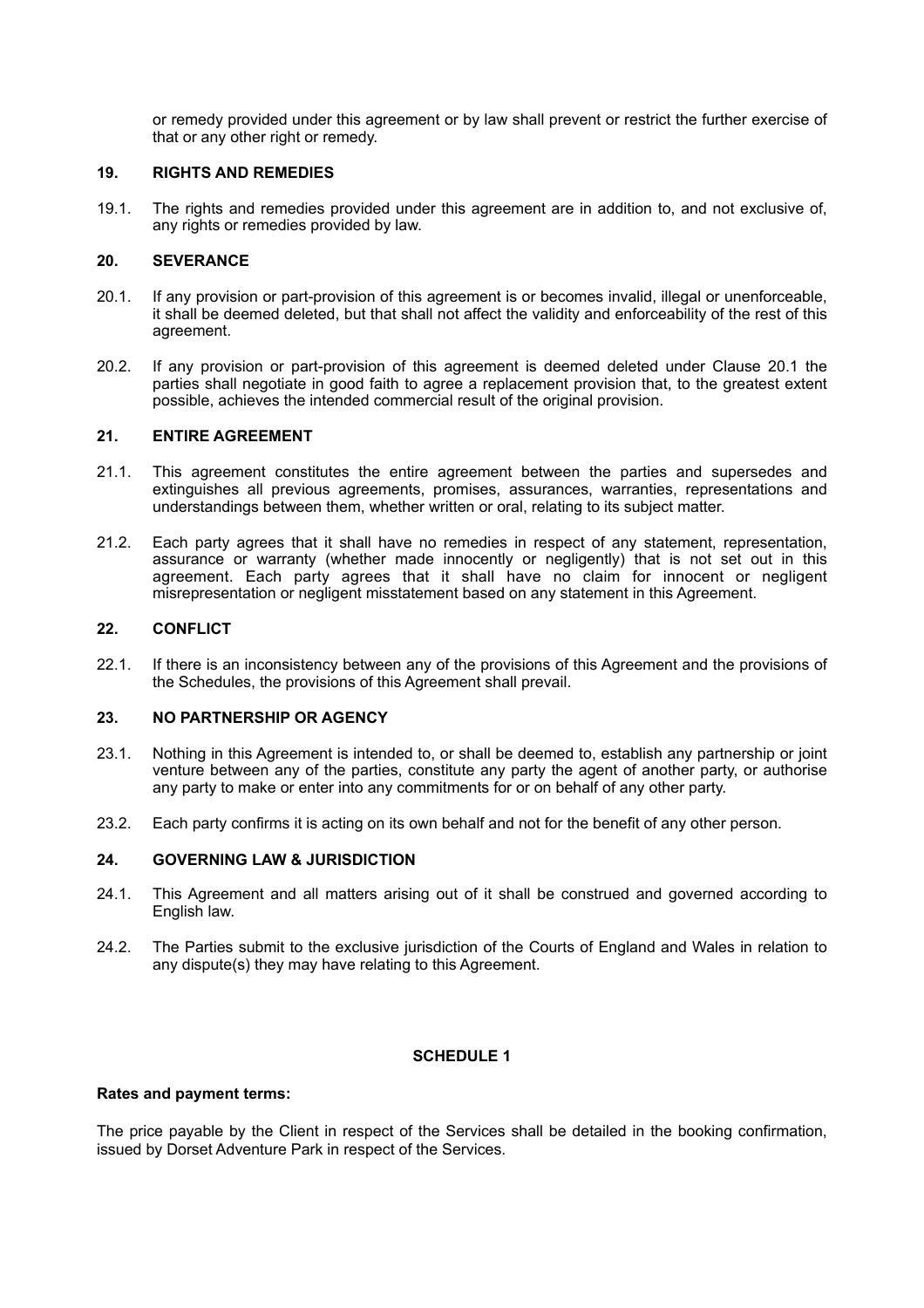The Client shall have a period of 28 days from the date of its booking to advertise the Services and make the deposit payment to Dorset Adventure Park. The deposit payment will be 25% of the cost of the Services, this deposit secures the Client's booking and is non-refundable, subject to our COVID-19 Guarantee.

The balance of the cost of the Services is payable by the Client no later than 2 weeks prior to the commencement of the Services.

The Client is permitted to reduce the number of individuals taking part in the Services by up to 25%, without charge, provided it notifies Dorset Adventure Park of its intention to do so more than 28 days in advance of the commencement of the Services.

The Client is permitted to reduce the number of individuals taking part in the Services by up to 10%, without charge, provided it notifies Dorset Adventure Park of its intention to do so no more than 14 days prior to the commencement of the Services.

#### **Cancellation and amendments:**

Should the Client wish to change any of the confirmed Services it must notify Dorset Adventure Park in writing as soon as possible. Dorset Adventure Park will endeavour to assist but cannot guarantee that it will be able to make the proposed change. Where Dorset Adventure Park can meet a request, all changes will be subject to payment of an reasonable administration fee, per change, as well as any costs and charges incurred by Dorset Adventure Park and/or incurred or imposed by any of Dorset Adventure Park's suppliers in making this change.

In the event the Client cancels the Services the Client will be required to pay the applicable cancellation charge as set out below:

| <b>Cancellation Date</b>                                                        | <b>Cancellation Charge</b>      |
|---------------------------------------------------------------------------------|---------------------------------|
| From date of booking until 57 days prior to the<br>commencement of the Services | Loss of Deposit                 |
| 56 – 29 days prior to the commencement of the Services                          | 50% of the cost of the Services |
| 28 – 15 days prior to the commencement of the Services                          | 75% of the cost of the Services |
| Fewer than 14 days prior to the commencement of the<br><b>Services</b>          | 100% of cost of the Services    |

#### **SCHEDULE 2**

#### **Data Processing Schedule**

#### **DEFINITIONS:**

**Data Protection Legislation:** all applicable data protection and privacy legislation in force from time to time in the UK including the General Data Protection Regulation ((EU) 2016/679); the Data Protection Act 2018; the Privacy and Electronic Communications Directive 2002/58/EC (as updated by Directive 2009/136/EC) and the Privacy and Electronic Communications Regulations 2003 (SI 2003 No. 2426) as amended; any other European Union legislation relating to personal data and all other legislation and regulatory requirements in force from time to time which apply to a party relating to the use of Personal Data (including, without limitation, the privacy of electronic communications); and the guidance and codes of practice issued by the relevant data protection or supervisory authority and applicable to a party; and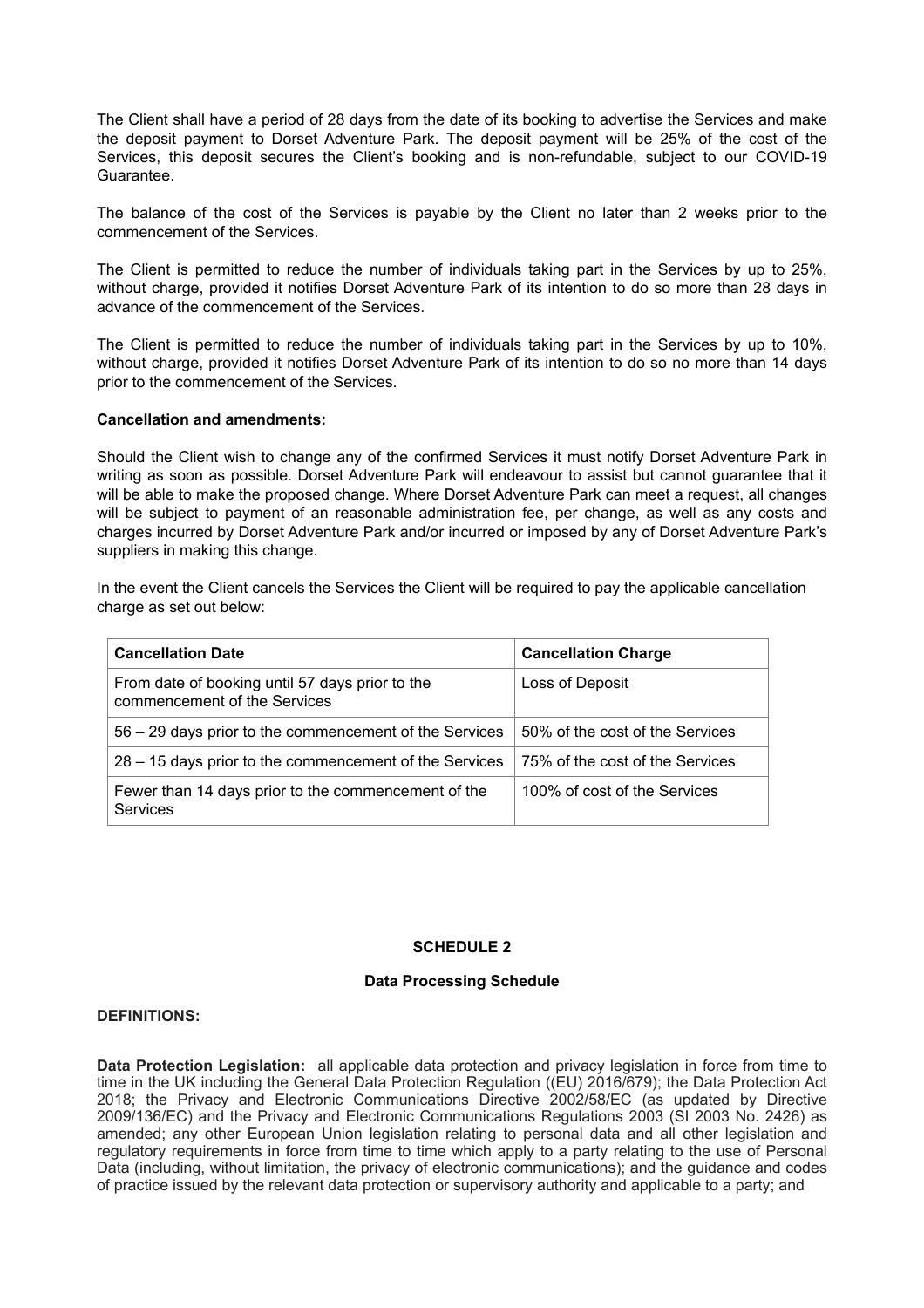**GDPR**: General Data Protection Regulation (EU 2016/679).

### **1. GENERAL**

- 1.1. Both parties will comply with all applicable requirements of the Data Protection Legislation. This Schedule 2 is in addition to, and does not relieve, remove or replace, a party's obligations under the Data Protection Legislation.
- 1.2. The parties acknowledge that for the purposes of the Data Protection Legislation, the Client is the Data Controller and Dorset Adventure Park is the Data Processor (where Data Controller and Data Processor have the meanings as defined in the Data Protection Legislation). The Appendix sets out the scope, nature and purpose of processing by Dorset Adventure Park the duration of the processing and the types of Personal Data and categories of Data Subject (where Personal Data and Data Subject have the meanings as defined in the Data Protection Legislation).
- 1.3. Dorset Adventure Park shall, in relation to any Personal Data processed in connection with the performance by Dorset Adventure Park of its obligations under the Agreement, process that Personal Data only for the purposes of complying with its obligations under the Agreement.
- 1.4. To the extent that the Client collects and passes Personal Data to Dorset Adventure Park pursuant to the Agreement, it represents, warrants and undertakes that:
	- (a)it has obtained appropriate authority from all Data Subjects to whom it relates, or has provided them with the requisite information required under the Data Protection Legislation, to pass their Personal Data to Dorset Adventure Park for the purposes for which the Client intends to use it and/or as specified by Client in writing; and

(b)it is accurate and up to date.

### **2. SUB-PROCESSORS**

- 2.1. Subject to clause 2.2, the Client hereby authorises Dorset Adventure Park to pass data on to its suppliers, sub-contractors and other third parties (Sub-Processors) as necessary for the performance of Dorset Adventure Park's obligations under the Agreement and otherwise as needed for the provision of the Services.
- 2.2. Dorset Adventure Park shall, subject to clause 2.3:
	- (a)inform the Client of any changes it has made to its Sub-Processors and permit the Client to object to those changes;
	- (b)ensure any Sub-Processor agrees in writing to comply with obligations at least equivalent to those obligations imposed on Dorset Adventure Park in this Schedule 2 that relate to the requirements laid down in Article 28(3) of the GDPR and where the Sub-Processor fails to comply with those obligations, Dorset Adventure Park shall remain liable to Client for the Sub-Processor's failure.
- 2.3. The Client accepts that that Dorset Adventure Park is not liable for the acts, omission or failure of any Sub-Processor where such Sub-Processor relates to the provision of Services requested by Client.

## **3. TECHNICAL & ORGANISATIONAL MEASURES**

3.1. Taking into account the state of technical development and the nature of the processing, Dorset Adventure Park shall, in relation to any Personal Data processed in connection with the performance by Dorset Adventure Park of its obligations under the Agreement, ensure that it has in place appropriate technical and organisational measures to protect against unauthorised or unlawful processing of the Personal Data and against accidental loss or destruction of, or damage to, the Personal Data.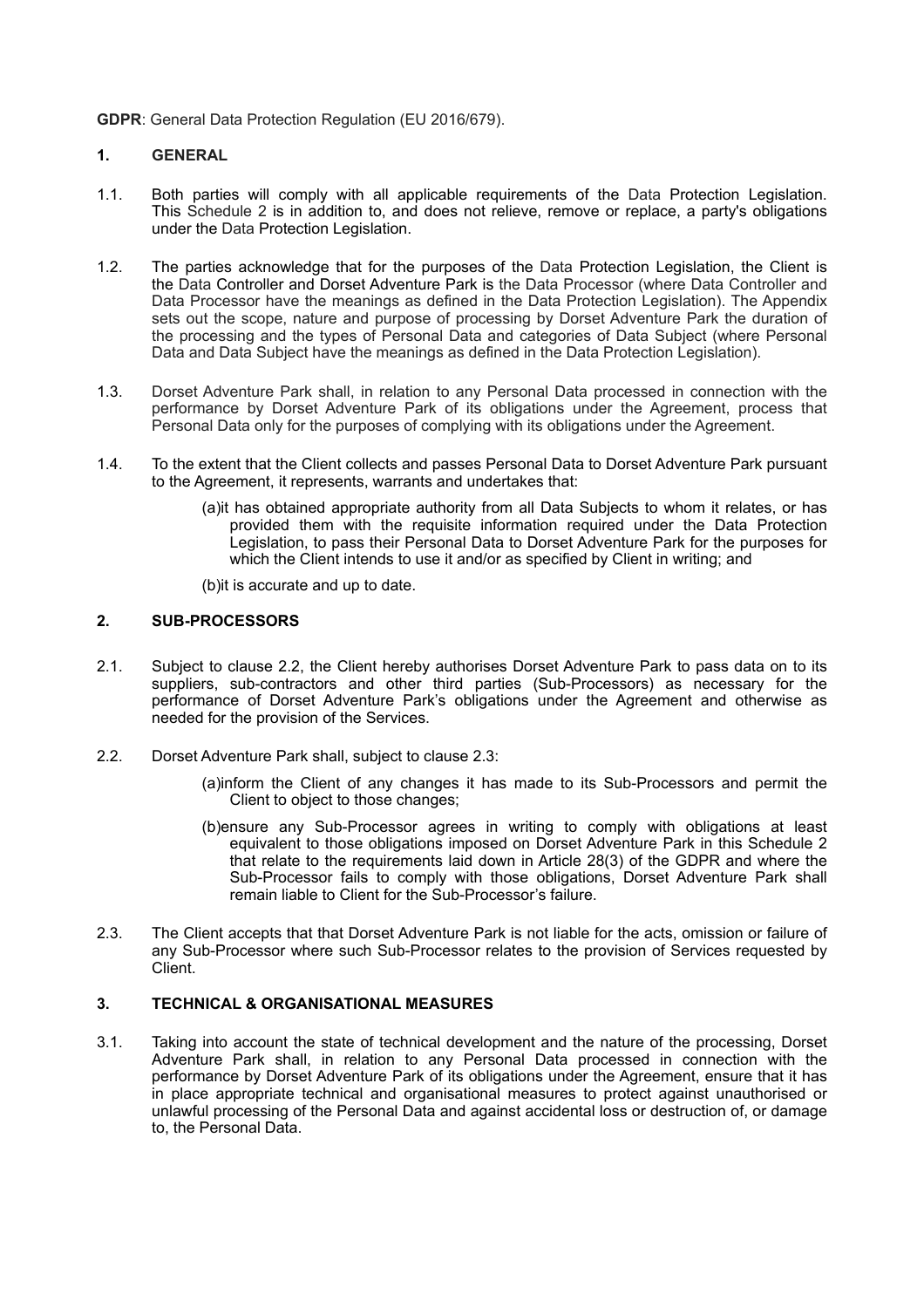### **4. DORSET ADVENTURE PARK PERSONNEL**

4.1. Dorset Adventure Park shall ensure that access to Personal Data is limited to the Dorset Adventure Park Personnel and authorised Sub-Processors who need access to it to supply the Arrangements and who are subject to an enforceable obligation of confidence with regards to the Personal Data.

### **5. ASSISTANCE & NOTIFICATION**

- 5.1. Dorset Adventure Park shall, taking into account the nature of the processing, assist the Client (by appropriate technical and organisational measures), insofar as this is possible, in relation to any request from any Data Subject for: access, rectification or erasure of Personal Data, or any objection to processing.
- 5.2. Dorset Adventure Park shall notify the Client without undue delay and in writing if any Personal Data has been disclosed in breach of this Schedule 2.
- 5.3. Dorset Adventure Park shall notify the Client promptly if it becomes aware of a breach of security of Personal Data, such notices shall include full and complete details relating to such breach.
- 5.4. Dorset Adventure Park shall provide such assistance (at the Client's cost) as the Client may reasonably require in relation to any approval of the Information Commission or other data protection supervisory authority to any processing of Personal Data.
- 5.5. Dorset Adventure Park shall, on the expiry or termination of this Agreement, at the Client's cost and its option, either return all of the Client's Personal Data (and copies of it) or securely dispose of the Client's Personal Data except to the extent that any applicable law requires Dorset Adventure Park to store such Personal Data.
- 5.6. At the Client's cost, Dorset Adventure Park shall allow for an audit (no more than once per annum) by the Client and any auditors appointed by it in order for Dorset Adventure Park to demonstrate its compliance with this Schedule 2. For the purposes of such audit, upon reasonable notice, Dorset Adventure Park shall make available to the Client and any appointed auditors, all information that the Client deems necessary (acting reasonably) to demonstrate Dorset Adventure Park's compliance with this Schedule 2.
- 5.7. In Dorset Adventure Park's reasonable opinion, to the extent that it believes that any instruction received by it in accordance with clause 6.7 is likely to infringe the Data Protection Legislation or any other applicable law, Dorset Adventure Park shall promptly inform the Client and shall be entitled to withhold its permission for such audit and/or provide the relevant Arrangements until the Client amends its instruction so as not to be infringing.

### **6. INDEMNITY**

- 6.1. Each party (the "indemnifying party") shall indemnify the other party (the "indemnified party") against:
	- (a) any fines imposed on the indemnified party by the Information Commissioner or any regulator that may replace it from time to time or any equivalent as a result of the indemnifying party's breach of its obligations under this Schedule 2; and
	- (b) subject to clause 7.2, all amounts paid or payable by the indemnified party to a third party which would not have been paid or payable if the indemnifying party's breach of this clause had not occurred.
- 6.2. The indemnifying party shall not be liable under clause 7.1(b):
	- (a) if it proves that it was not in any way responsible for the event giving rise to the damage in accordance with Article 82(3) of the GDPR; or
	- (b) to the extent that the indemnified party is responsible for the damage in accordance with Article 82(5) of the GDPR.